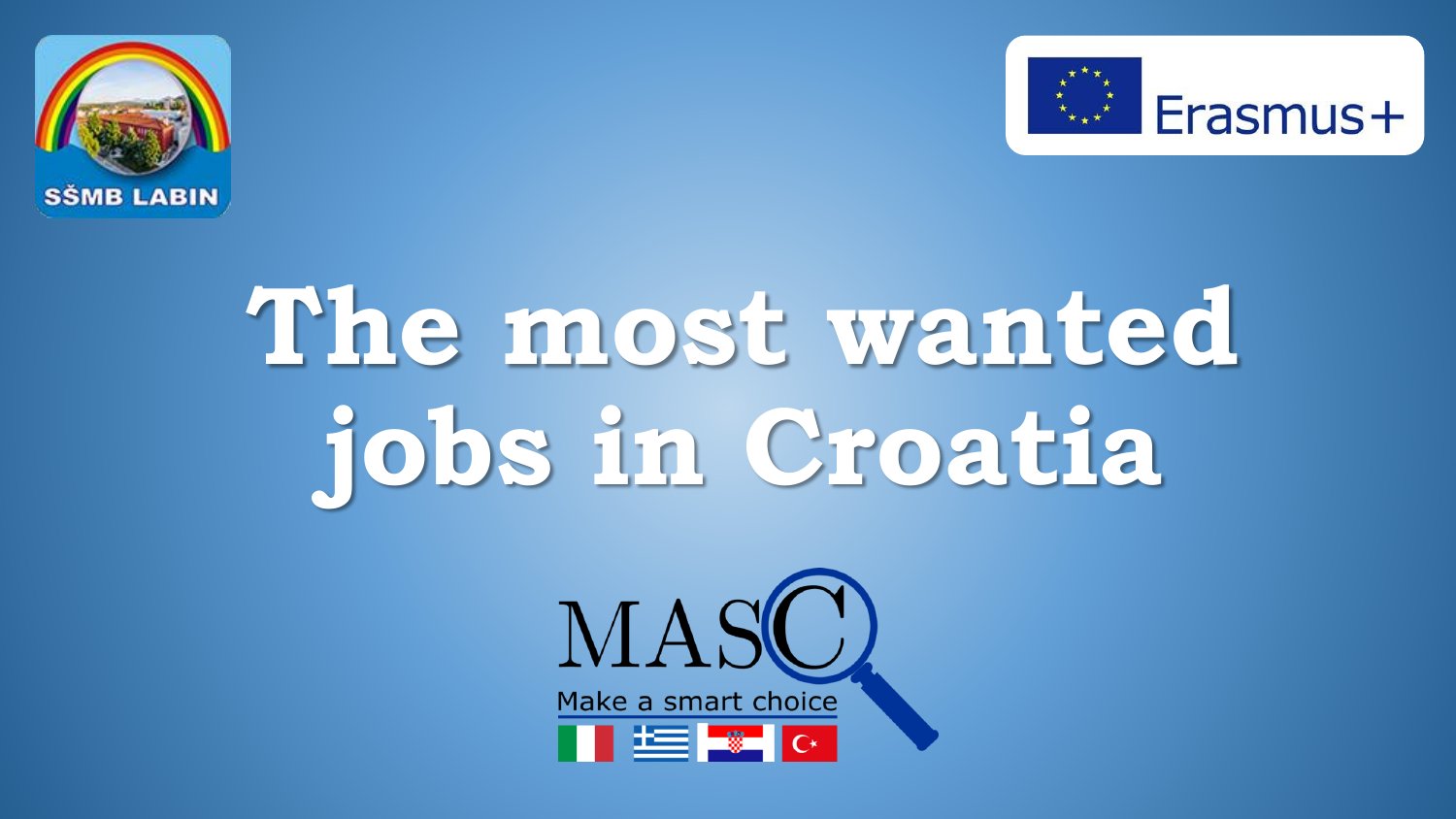# **SPEECH THERAPIST**

## **INCOME**

• net salary: 5479 – 7955 kn (around 724€ - 1051€), may vary depending on bonuses and other benefits

# **SOCIAL POSITION**

- highly qualified
- well respected
- enjoys a privileged position in the society

# **PROSPECTS**

- regularly attends professional development events to enhance their professional skills
- high number of different work positions



- prevention, diagnosing, and treating speech, communication, and swallowing disorders
- working in healthcare or educational sectors, treating adults and children
- rehabilitating those who have experienced physical or psychological trauma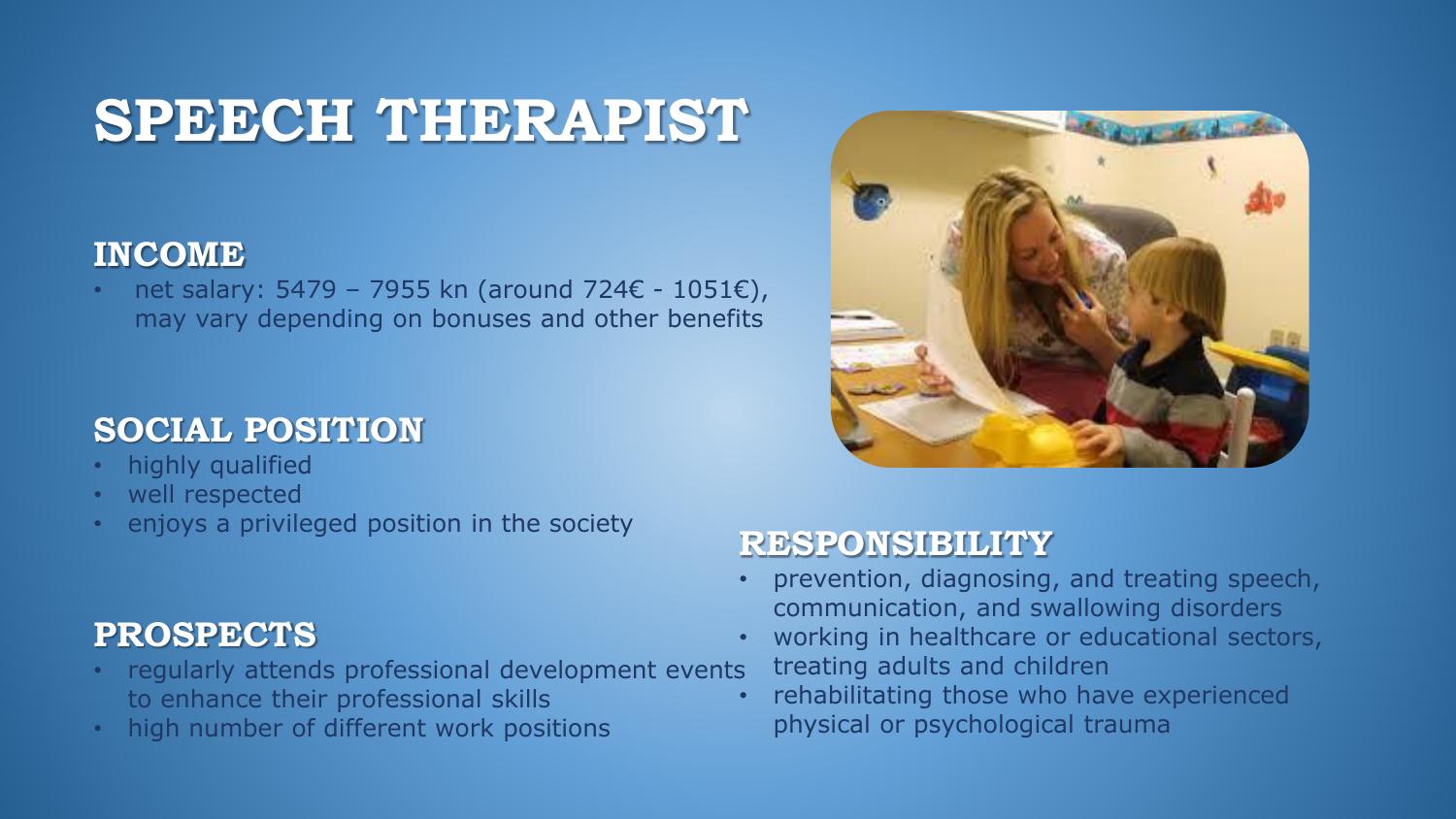# **STEM TEACHER**

# **INCOME**

• net salary: 4987 – 7713 kn (around 659€ - 1019€), may vary depending on bonuses and other benefits

# **SOCIAL POSITION**

- highly qualified
- not respected enough
- enjoys a mediocre position in our society

# **PROSPECTS**

• can be promoted to a teacher-mentor or a teacher-adviser if special requirements are met

- lesson planning and teaching
- grading students' assignments and exams
- communicating with parent about students' progress
- developing students' abilities
- preparing students for standardized national tests

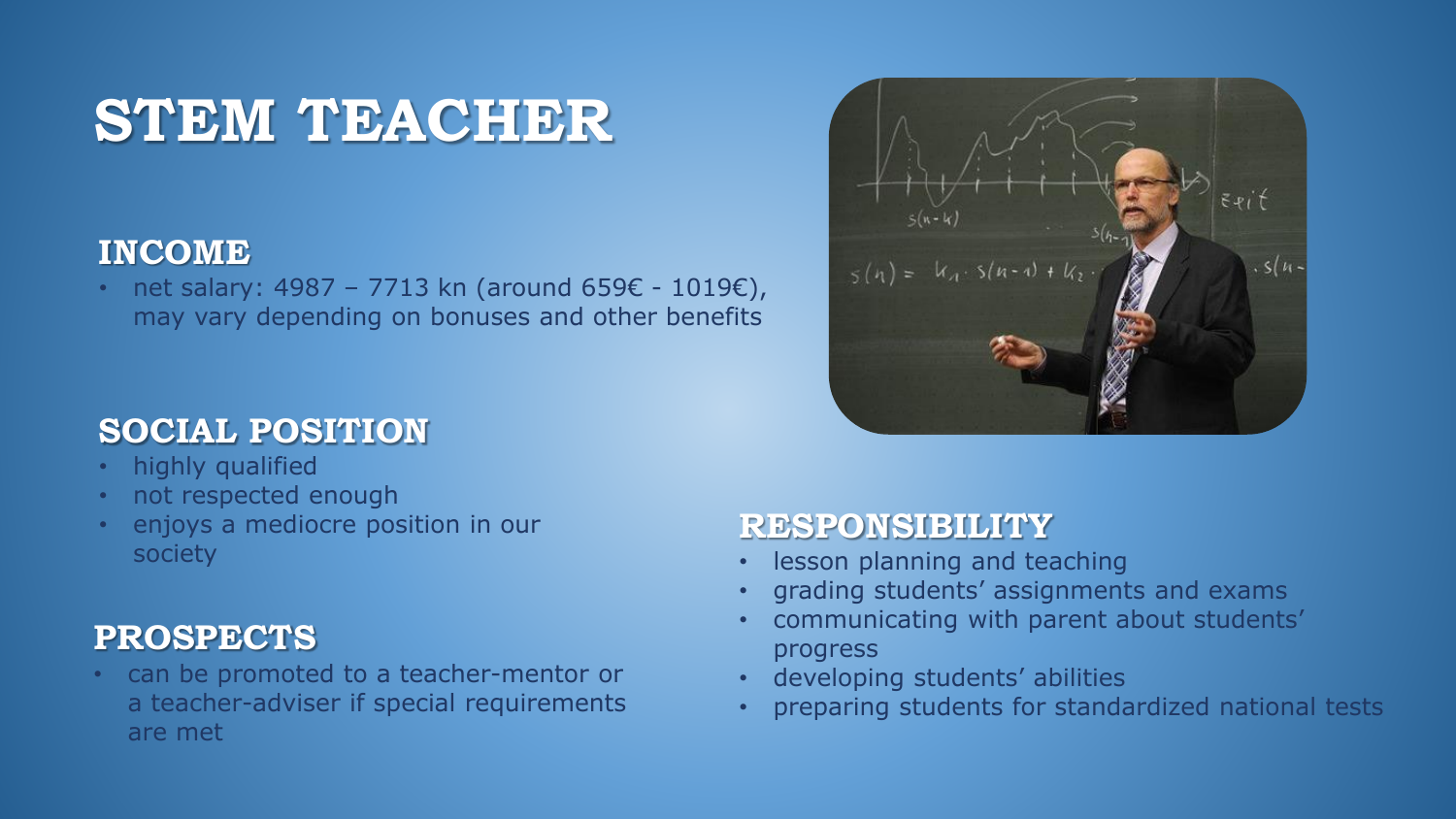# **REGISTERED NURSE**

## **INCOME**

• net salary: 4732 – 7945 kn (around 625€ - 1050€), may vary depending on bonuses and other benefits

# **SOCIAL POSITION**

- highly qualified
- respected, but not paid enough
- enjoy sa mediocre position in our society

# **PROSPECTS**

- can get a PhD
- possible promotions to a higher level

- planning nursing care requirements
- providing pre- and post- operation care
- monitoring and administering medication and intravenous infusions
- taking patients' samples, pulses, temperatures and blood pressures
- providing emotional support to patients and relatives

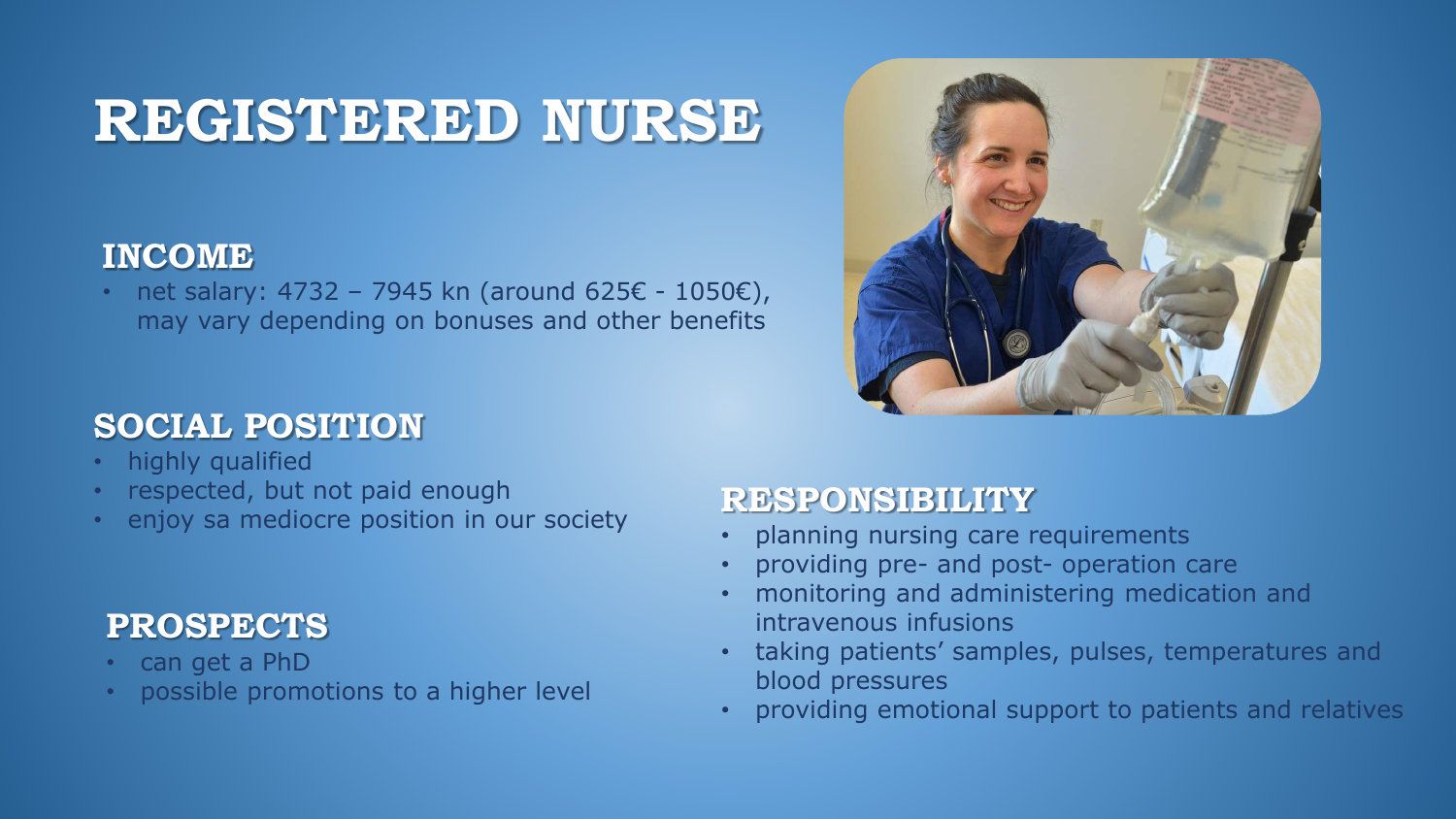# **PHARMACIST**

## **INCOME**

• net salary: 7196 – 11 945 kn (around 949€ - 1575€), may vary depending on bonuses and other benefits

# **SOCIAL POSITION**

- highly qualified
- respected
- well paid

# **PROSPECTS**

- high number of different work positions
- attending professional development meetings and conferences



- serving patients by preparing medications
- providing pharmological information, reviewing and interpreting doctor orders
- maintaining records for medications and removing damaged and outdated drugs
- responsible for medication supply